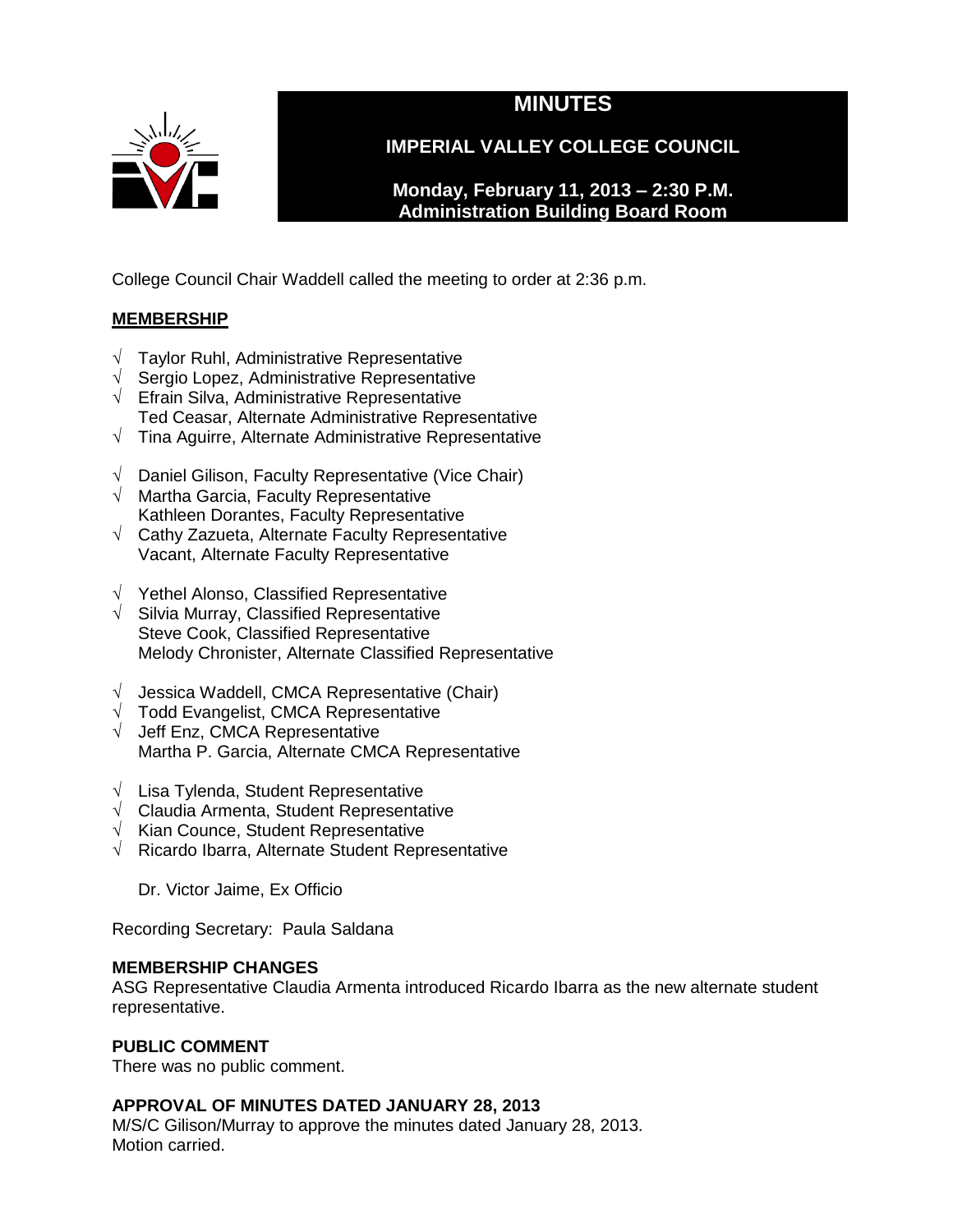# **AREA REPORTS/UPDATES**

**College Council Report**

Chair Waddell stated she had nothing to report.

# **Measure J and L Report**

VP Lau was not present at the meeting.

#### **Program Review Update**

Dean Ruhl reported as follows:

- Program review is due this Friday, February 15<sup>th</sup>.
- Resource committee reports are due the middle of March.
- Clarified that Program Review and Budget requests are separate; he stated the Business Office is driving the budget requests.

#### **Budget Update/Financial**

VP Lau was not present at the time of this committee update.

#### **ASG President Update**

ASG Representative Tylenda reported the following:

- Working with students regarding an additional bus trip; a student forum will be held next week to get student feedback on the additional bus.
- A Sweetheart would be crowned on Friday, February 15, 2013, during the halftime break at the basketball event.

#### **President's Update**

President Jaime was not present.

#### **SUB-COMMITTEE REPORTS**

Competitive Athletics Committee Environmental Health & Safety Committee Facilities and Environmental Improvement Committee Marketing Committee Student Affairs Committee

Chair Waddell stated no minutes had been received from the above-mentioned committees.

#### **OTHER COMMITTEE REPORTS**

#### **Academic Senate**

Vice Chair Gilison reported as follows:

- Academic Senate has taken action on three resolutions regarding recommendations from FCMAT. The first readings have passed, with the second readings to be approved on February 20<sup>th</sup>.
- Vice Chair Gilison stated he chairs the FCMAT Subcommittee which has provided a list of recommendations which includes those that the Senate and College should support; those not to support; and those that are negotiable and should be left to the Unions and negotiators to discuss.

#### **Budget and Fiscal Planning Committee**

VP Lau was not present at the time of this committee update.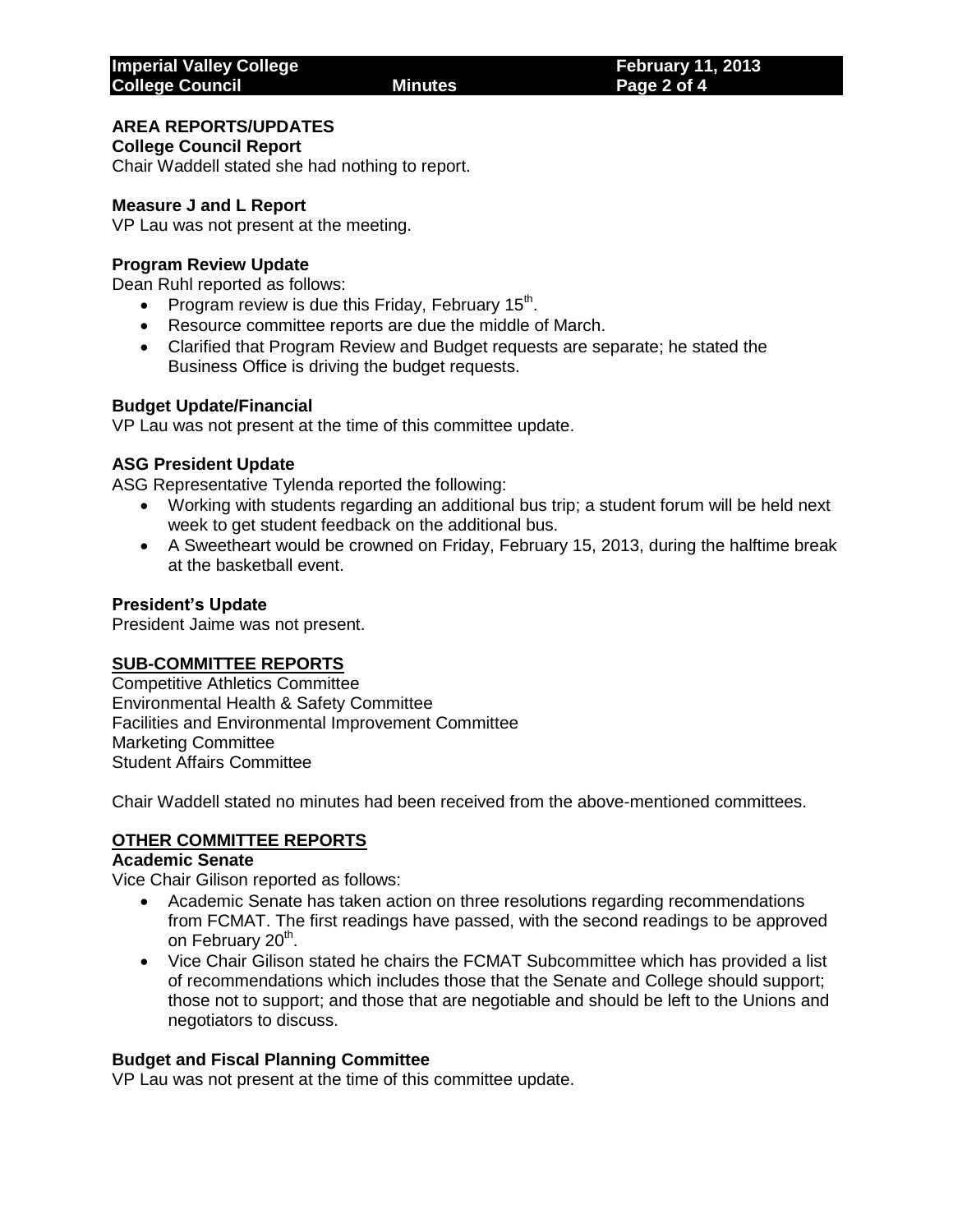### **Technology Planning Committee**

Member Enz stated the committee meets this Thursday, February 14<sup>th</sup>. He stated the STAC (Student Technology Advisory Committee) had met and the outcome resulted in constructive conversations and ideas. The committee will continue its work with the students.

# **CART Committee/Accreditation**

VP Berry reported the following:

- The committee met on Friday, February  $8<sup>th</sup>$ , and is in the process of planning some internal community forums with students, faculty and staff. The forums will help the campus community understand the self-study, the importance of accreditation, and the accreditation visit schedule.
- A brochure is being created highlighting the accreditation process.

# **Staffing Committee**

Chair Waddell stated the committee would be meeting on Monday, February 25<sup>th</sup>.

# **DISCUSSION AND INFORMATION ITEMS**

### **1. College Hour Update – Adhoc Committee**

Member Evangelist presented as follows:

- The purpose of the Adhoc committee was to evaluate the college hour and bring back a recommendation to the College Council to forward on to President Jaime.
- The committee emailed a survey to faculty and staff entitled "IVC College Hour Staff Evaluation." The survey consisted of seven questions:
	- $\circ$  How would you rate the effectiveness of IVC's "college hour" this academic year?
	- o In your opinion, list the advantages of IVC's "college hour".
	- o In your opinion, list the disadvantages to IVC's "college hour"?
	- o Typically, what do you do during "college hour"?
	- o Has IVC's "college hour" helped you in your job/role at the College?
	- o What do you think is the best use of the Tuesday/Thursday 11:50am-1:15pm time slot?
	- $\circ$  Would you be in favor of IVC's College Hour if it required that more classes be offered on Fridays and/or Saturdays?
- 59 staff participated in the survey, and the majority of the results were unfavorable for the college hour.
- Member Evangelist stated some student surveys were completed by professors. He highlighted the questions and results of those surveys which were completed by Professors Gaylla Finnell and Mary Jo Wainwright.
	- o 187 students participated in Professor Finnell's survey.
	- o 150 students participated in Professor Wainwright's survey.
	- o The majority of the results were unfavorable for the college hour.
- ASG would be launching a student survey regarding the college hour.

Discussion ensued at length regarding the college hour. Several College Council and audience members commented as follows:

- Vice Chair Gilison clarified that the correct name of the subject matter is "campus hour", not "college hour." In his opinion, the survey questions should have a "comment" section, thereby allowing participants to give their opinion.
- Member Lopez stated the intent of the campus hour was to have activities campus-wide for students, faculty and staff. He stated the ASG has taken the lead on having activities, unlike the Academic Senate who has done nothing to encourage staff participation.
- Member Alonso opined that initial discussions regarding the purpose of a campus hour would be to hold committee meetings. However, only a few committees are doing this.